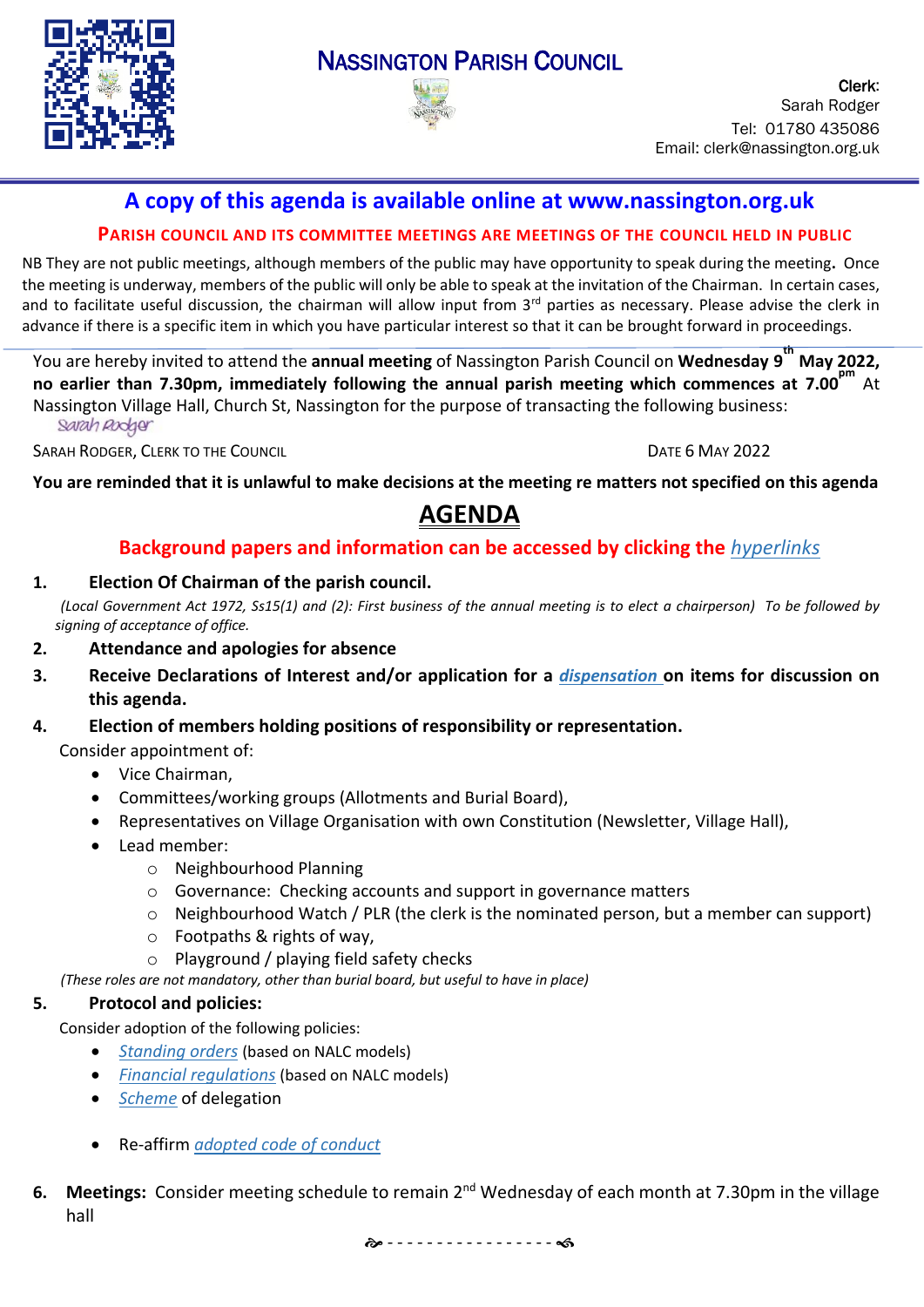# **7.** *[Minutes](https://nassington.org.uk/parish-council/agendas-and-minutes/)* **of the Meeting(s) held in April 2022 as previously circulated. Consider Resolution: To confirm the veracity of the minutes of the previous parish council meeting.**

# **8. Questions or address from members of the public:**

Guidelines for public participation are available at *[www.nassington.org.uk](https://nassington.org.uk/accounts-and-audit/)* . No decisions or representation can be made regarding matters about which the parish council has not previously been fully apprised.

**Parish Council meetings are not public meetings – they are meetings held in public**. MEMBERS OF THE PUBLIC ARE **NOT** PERMITTED TO PARTICIPATE IN THE MEETING after the above agenda item without prior invitation from the chairman. Anyone is welcome to stay for the entire meeting and observe but cannot take part without invitation from the chairman.

# **9. Neighbourhood Plan: Opportunity for short update.**

Confirmation of advisory group meeting 30<sup>th</sup> May 2022 7.30pm. Update

# **10. Planning and Development:**

Consider and resolve the council's response to planning applications listed below plus any other planning applications advised by East Northamptonshire Council and available on its website between the circulation of this agenda and the meeting to which it pertains. (Such planning applications which arrive after the preparation of this agenda that are considered at the meeting, may be subject to review at a later stage). Click on underlined hyperlinks to view: (members should acquaint themselves with the details of the application prior to the meeting – any problems with doing so should be addressed to the clerk). Only *MATERIAL PLANNING C[ONSIDERATIONS](https://www.dropbox.com/s/wervd7qjope1n6f/Guidance%20Note%20on%20Material%20Planning%20Considerations%20October%202015.pdf?dl=0)* should be considered:

- a) *[NE/22/00266/FUL](https://publicaccess.east-northamptonshire.gov.uk/online-applications/applicationDetails.do?activeTab=makeComment&keyVal=R7VB9LGON4100)* | Change of use of land to the west of Jacks Green at Rockingham Forest Park to provide a range of tourist accommodation (caravan lodges) along with the construction of a facilities building, with supporting infrastructure, including hard standing bases with drainage and service provision and landscape planting | Rockingham Forest Park Wansford Road Kings Cliffe
- b) North Northamptonshire Strategic Plan Scope and Issues *[Consultation](https://northnorthants.citizenspace.com/planning/north-northants-strategic-plan-scope-and-issues-co/)* : Opportunity to become involved in first steps towards replacement of the current Joint Core Strategy and emerging East Northants Local Plan. *Recommend sustained enagement and robust scrutiny, following on from attendance at local council [workshop,](https://www.dropbox.com/s/xmmqmc16n0e7nm7/Parish%20council%20workshop%20slides%2028-4-22.pdf?dl=0) response to include: a cohesive approach; safeguarding rural communities whilst allowing managed NEEDED development; on demand public transport to support green initiatives and building stronger communities; support for safe walking and cycling routes; biodiversity protection and enhancement;*

# **11. Governance:**

- a) Receive update regarding insurance renewal. Premiums have risen sharply. Renewals requested. *Recommend delegated decision by email correspondence if renewal costs not received in time for meeting*
- b) Nominate additional members for authorisation of online bank payments with Unity Trust Bank
- c) Agree bank access only for person nominated per item 4 above to allow for governance and scrutiny, but not allowing transaction authorisation or setting up

b) Re-affirm payment of salary by standing order and pension payments and electricity by direct debit, in accordance with Financial Regulation 6.7 and 6.8

c) Internal audit feedback, if received

# **12. Playing field / Cricket club**

- a) Clarification of exact requirements of granting of equipment to Nassington cricket club purchase of strimmer and brush cutter as per March discussions
- b) Confirm purchase of *[ride on mower](https://www.dropbox.com/s/bedmv5juobqlvwr/Mower%20email.pdf?dl=0)* and purchase of *[strimmer equipment](https://www.dropbox.com/s/upe3zy9t27bfbys/strimmer%20files.pdf?dl=0)* to be gifted to Nassington Cricket Club
- c) **Summer Outreach project** Freedom leisure pop-up at the playing field in August.

# **13. Community / Projects:**

- a) **Allotments**:.
	- Open gardens inclusion
	- Update following new holder
	- Agree date for June inspection
- b) **Jubilee** party: Update on plans to date